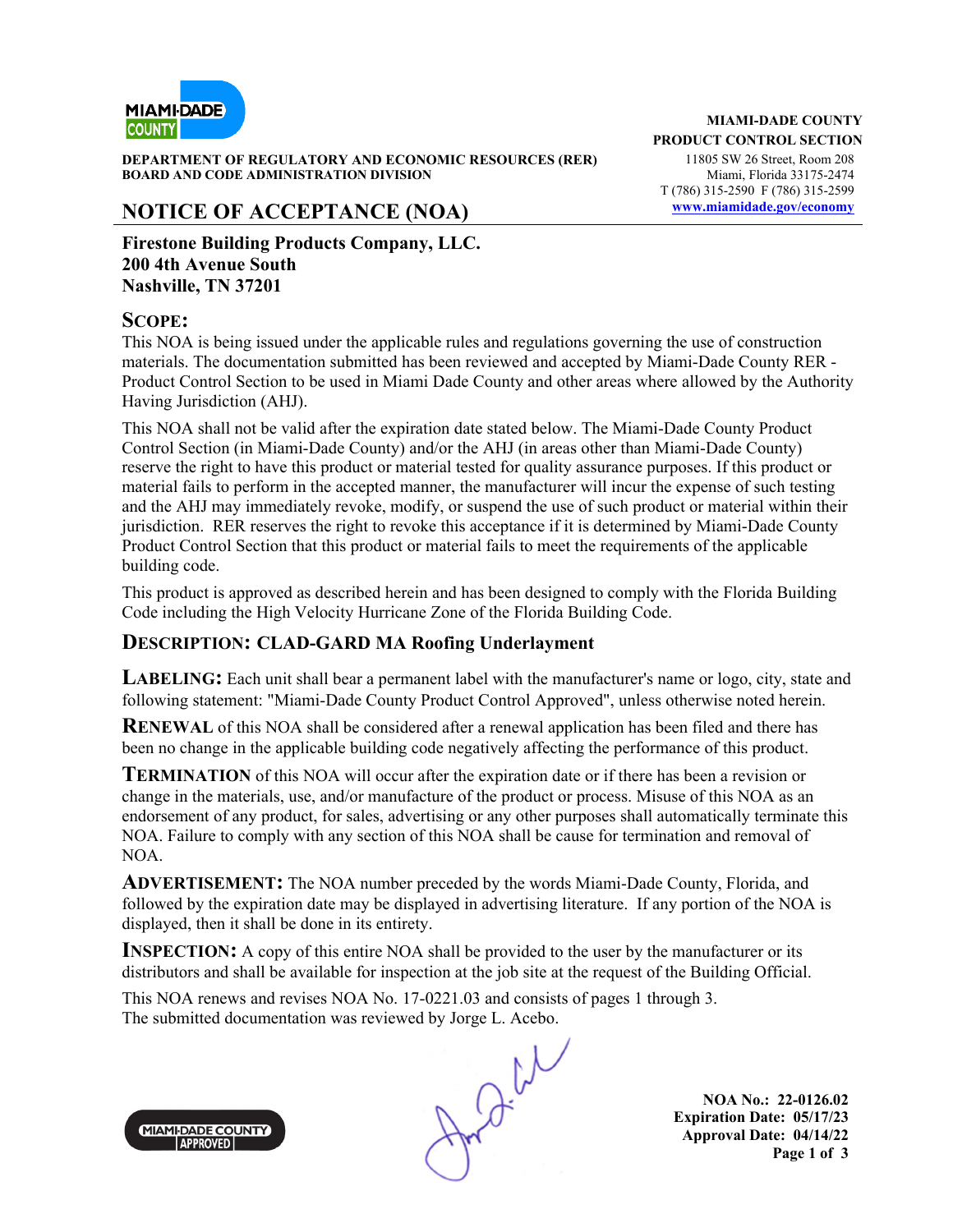## **ROOFING COMPONENT APPROVAL**

| <b>Category:</b>     | Roofing       |
|----------------------|---------------|
| <b>Sub-Category:</b> | Underlayment  |
| <b>Material:</b>     | Polypropylene |

#### **SCOPE:**

This acceptance is for **CLAD-GARD MA Roofing Underlayment**, as described in this Notice of Acceptance and designed to comply with the Florida Building Code including the High Velocity Hurricane Zone of the Florida Building Code.

## **PRODUCT DESCRIPTION:**

| Product                     | <b>Dimensions</b>                    | <b>Test</b>          | Product                                                                                                               |
|-----------------------------|--------------------------------------|----------------------|-----------------------------------------------------------------------------------------------------------------------|
|                             |                                      | <b>Specification</b> | <b>Description</b>                                                                                                    |
| <b>CLAD-GARD MA</b>         | $48"$ x 250' rolls                   |                      | ASTM D 226 A superior synthetic roof                                                                                  |
| <b>Roofing Underlayment</b> | 13 mil thickness<br>35 lbs. per roll | Type I and II        | underlayment. It is a 4-layer design,<br>consisting of a non-woven top-surface<br>for walkability and a grip enhanced |
|                             |                                      |                      | back side coating.                                                                                                    |

#### **MANUFACTURING LOCATION:**

**1.** Bhiwadi, Rajasthan, India

#### **EVIDENCE SUBMITTED:**

| <b>Test Agency</b>                  | Test Identifier  | <b>Test Name/Report</b> | <u>Date</u> |
|-------------------------------------|------------------|-------------------------|-------------|
| <b>Intertek Testing Services NA</b> | 104528708COQ-002 | ASTM D 226 Type I & II  | 01/07/22    |

## **INSTALLATION:**

- **1.** CLAD-GARD MA Roofing Underlayments shall be installed in strict compliance with the applicable Building Code.
- **2.** CLAD-GARD MA Roofing Underlayments shall be installed with a minimum 4-inch horizontal lap and 6-inch vertical laps in shingle layer fashion.
- **3.** CLAD-GARD MA Roofing Underlayments shall be fastened with approved corrosion resistant 1  $5/8$ " tin-caps and 12 gauge 1  $\frac{1}{4}$ " annular ring-shank nails, spaced 6" o.c. at all laps and three evenly staggered rows in a grid pattern spaced 12" o.c. in the field of the roll.
- **4.** CLAD-GARD MA Roofing Underlayments may be used with asphaltic shingles, wood shakes and shingles, non-structural metal roofing and quarry slate.
- **5.** For fire classification of specific roof assemblies using CLAD-GARD MA Roofing Underlayments refer to a current Approved Roofing Materials Directory for fire ratings of this product.

MIAMI-DADE COUNTY

**NOA No.: 22-0126.02 Expiration Date: 05/17/23 Approval Date: 04/14/22 Page 2 of 3**